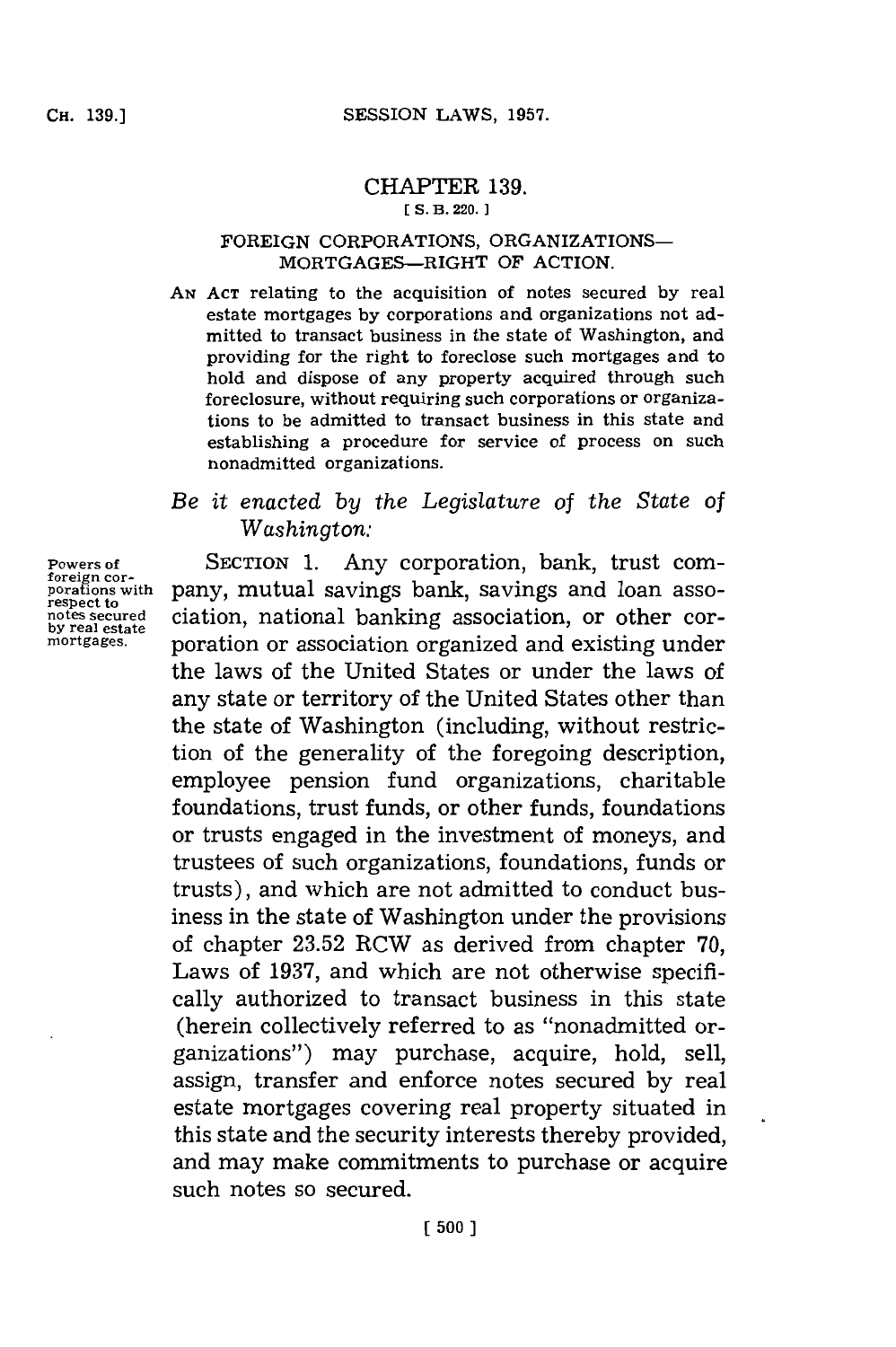**SEC.** 2. Such nonadmitted organizations shall have the right to foreclose such mortgages under the laws of this state or to receive voluntary conveyance in lieu of foreclosure, and in the course of such foreclosure or of such receipt of conveyance in lieu of foreclosure, to acquire the mortgaged property, and to hold and own such property and to dispose thereof. Such nonadmitted organizations however, shall not be allowed to hold, own and operate said property for a period exceeding five years. In the event said nonadmitted organizations do hold, own and operate said property for a period in excess of five years, it shall be forthwith required to comply with the provisions of RCW **23.52.051.**

SEc. **3.** The activities authorized **by** sections **1 Activities not "doing busi**and 2 of this act by such nonadmitted organizations shall not constitute "conducting business," "carrying on business," "transacting business," or "doing business" within the meaning of chapter **23.52** RCW and section **23.28.060** RCW as derived from chapter **70,** Laws of **1937.**

SEC. 4. In any action in law or equity commenced **by** the obliger or obligers, it, his, her or their assignee or assignees against the said nonadmitted organizations on the said notes secured **by** said real estate mortgages purchased **by** said nonadmitted organizations, service of all legal process may be had **by** serving the secretary of state of the state of Washington.

SEC. 5. Duplicate copies of legal process against Procedure said nonadmitted organizations shall be served upon the secretary of state **by** registered mail. At the time of service the plaintiff shall pay to the secretary of state two dollars taxable as costs in the action and shall also furnish the secretary of state the home office address of said nonadmitted organization. The secretary of state shall forthwith send one of the copies of process **by** registered mail with return re-

**Foreclosure of mortgage-Voluntary con- veyance in lieu of—Limi-**<br>tation on **tation on holding of** property.

**Actions against nonadmitted organization-Service of process.**

**service of process-Costs -Time to ap-pear, plead or answer.**